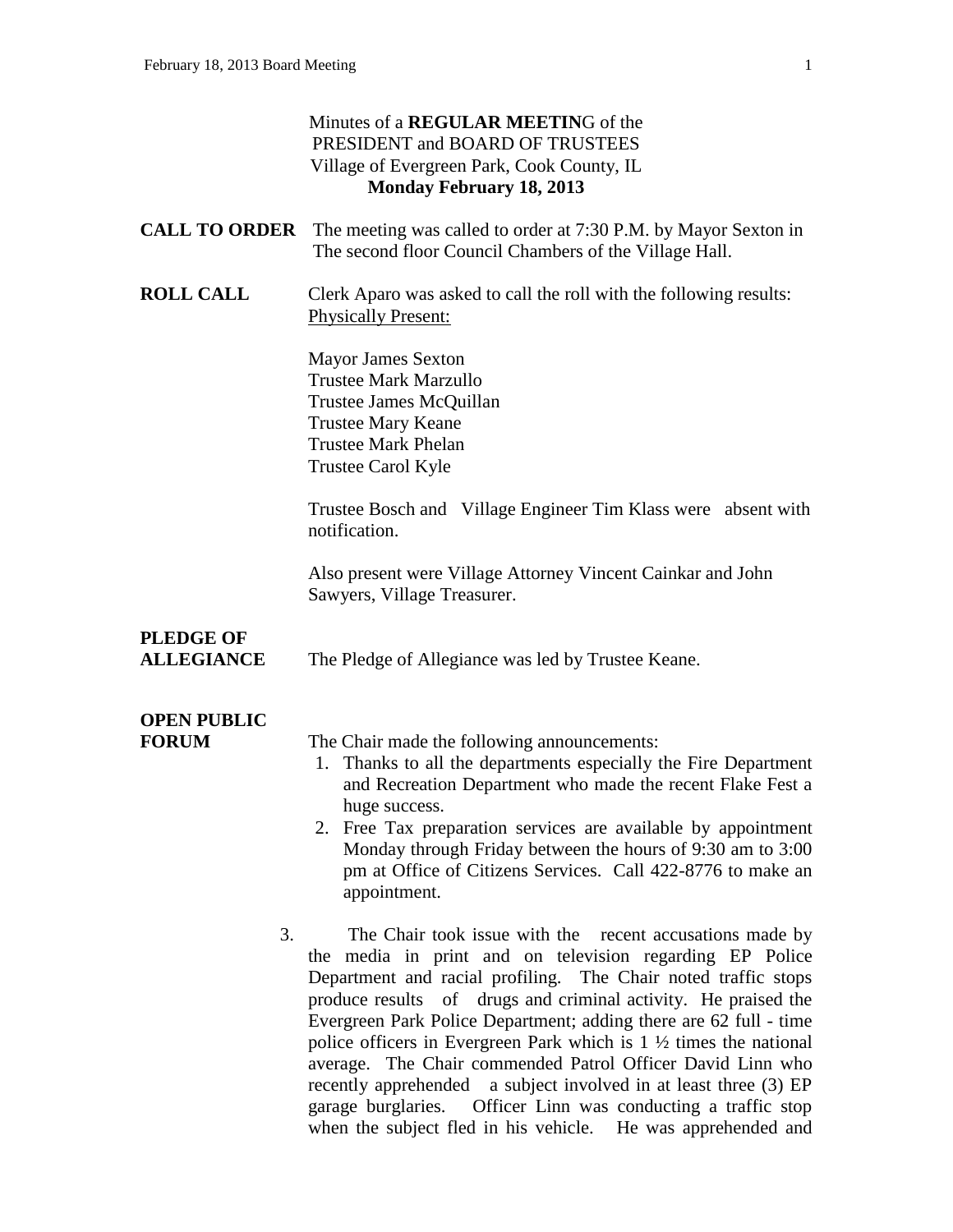found to be in possession of articles reported stolen by residents during recent burglaries.

|                                        | The Chair stated he has at least ten $(10)$ commendations<br>Chicago Police, Oak Lawn Police and surrounding<br>from the<br>Police Departments thanking the men and women of the Evergreen<br>Park Police Department. He noted the commendations are not<br>read at the meetings due to time constraints. Trustee Keane asked<br>if they can be put on the Village website. The Chair extended his<br>thanks to the entire EP Police Department.                                                                  |
|----------------------------------------|-------------------------------------------------------------------------------------------------------------------------------------------------------------------------------------------------------------------------------------------------------------------------------------------------------------------------------------------------------------------------------------------------------------------------------------------------------------------------------------------------------------------|
| <b>OPEN PUBLIC</b><br><b>AUDIENCE</b>  | Mr. Lou Cavelle, 3927 W. 95 <sup>th</sup> Street, stated he lives on 95 <sup>th</sup> Street<br>and appreciates the EPPD traffic stops involving speeding drivers.<br>He also thanked the EP Police Department for their diligence and<br>protection.                                                                                                                                                                                                                                                             |
| <b>REGULAR</b>                         |                                                                                                                                                                                                                                                                                                                                                                                                                                                                                                                   |
| <b>AGENDA</b><br><b>MINUTES</b>        | Motion by Trustee Kyle second by Trustee Phelan to waive the<br>reading of the minutes of the February 4, 2013 Regular Meeting<br>of the President and Board of Trustees as presented was passed by<br>unanimous voice vote and so ordered by the Chair.                                                                                                                                                                                                                                                          |
| <b>RESOLUTION</b><br>NO. 8-2013        | Motion by Trustee Marzullo second by Trustee McQuillan, to<br>approve <b>Resolution NO. 8-2013</b> with expenditures of the General<br>Corporate Fund of \$473,645.24 and the Sewer and Water Fund<br>in the amount of \$ 179,166.20 and the $95th$ Street TIF Fund,<br>\$5,109.00 and the Street Bond Fund \$500.00 for a total of<br>\$658,420.53. Upon roll call, voting YES: Trustees Kyle,<br>Marzullo, McQuillan, Keane, and Phelan; voting NO: NONE. The<br>motion was passed and so ordered by the Chair. |
| <b>TREASURERS</b><br><b>REPORT</b>     | Motion by Trustee Phelan second by Trustee Marzullo to approve<br>the Treasurers Report for January 2013 with $$4,157,469.31$ in the<br>General Fund and \$2,621,148.08 in the Sewer and Water Fund was<br>passed by unanimous voice vote and so ordered by the Chair.                                                                                                                                                                                                                                            |
| <b>BUSINESS</b><br><b>CERTIFICATES</b> | Motion by Trustee Kyle second by Trustee McQuillan, to approve<br>the application for Business Regulation Certificate and License for<br><b>DEALS</b> (Store # 5213) to conduct a retail variety store located at<br>3401 W. 95 <sup>th</sup> Street.<br>Upon roll call voting YES: Trustees<br>Marzullo, McQuillan, Phelan and Kyle; voting NO: Trustee Keane.<br>The Motion was passed and so ordered by the Chair.                                                                                             |
|                                        | Motion by Trustee Phelan second by Trustee Kyle, to approve the<br>application for Business Regulation Certificate and License for                                                                                                                                                                                                                                                                                                                                                                                |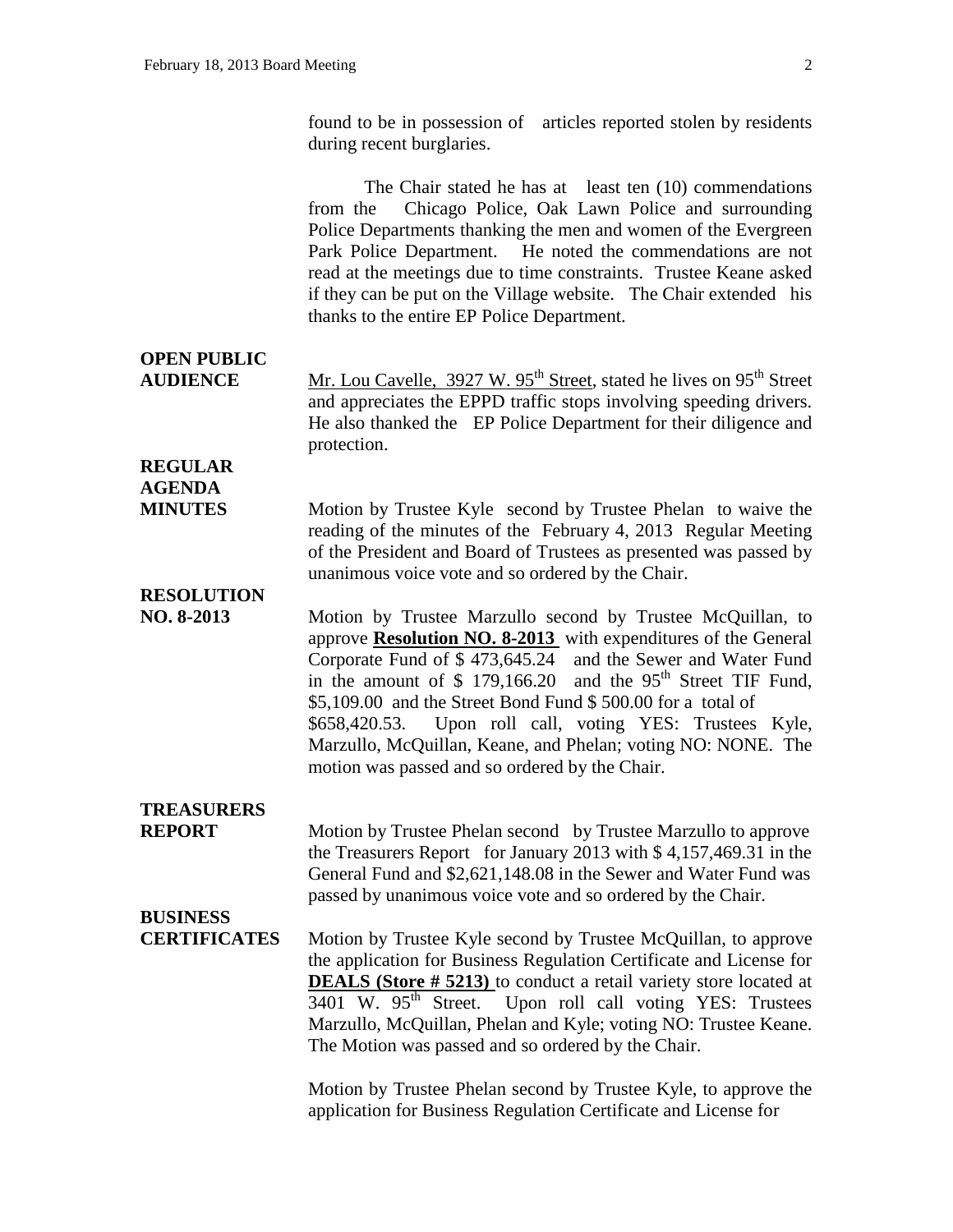**MENARDS** to conduct a home improvement store located at 9100 S. Western Avenue. The Chair noted the store hours are 5 a.m. – 11 p.m. not all night. Upon roll call voting YES: Trustees McQuillan, Keane, Phelan, Kyle and Marzullo; voting NO: NONE. The Motion was passed and so ordered by the Chair.

Motion by Trustee Phelan second by Trustee Marzullo, to approve the application for Business Regulation Certificate and License for **FIDELITY HEALTHCARE SERVICES** to conduct an office for home health services located at  $3112$  W.  $95<sup>th</sup>$  Street. Upon roll call voting YES: Trustees Keane, Phelan, Kyle, Marzullo and McQuillan; voting NO: NONE. The Motion was passed and so ordered by the Chair.

Motion by Trustee Marzullo second by Trustee Kyle, to approve the application for Business Regulation Certificate and License for **SHIEKH SHOES** to conduct retail sales of shoes/apparel and accessories located at 9500 S. Western Avenue, Space A 14 in the Plaza. Upon roll call voting YES: Trustees Phelan, Kyle, Marzullo, McQuillan and Keane; voting NO: NONE. The Motion was passed and so ordered by the Chair.

## **ORDINANCE**

**NO. 6-2013** Motion by Trustee Phelan second by Trustee Kyle to approve **ORDINANCE NO. 6-2013. " AN ORDINANCE REZONING THE PROPERTY LOCATED AT 9514 SOUTH HARDING AVENUE AND 9518 SOUTH HARDING AVENUE; AND APPROVING A SPECIAL USE, A VARIATION, AND A SUBDIVISION IN CONNECTION WITH THE CONSTRUCTION OF A WALGREENS AT THE SOUTHEAST CORNER OF 95TH STREET AND PULASKI ROAD, EVERGREEN PARK, ILLINOIS."** The Chair explained he met with the residents and they discussed the cul de sac and fencing of certain properties. Building Commissioner Clohessy has been in contact with Mr. Greg Putlak regarding access for Police and Fire emergency personnel. Upon roll call voting YES: Trustees Kyle, Marzullo, McQuillan, Keane, and Phelan; voting NO: NONE. The Motion was passed and so ordered by the Chair.

## **ORDINANCE.**

**NO. 7-2013** Motion by Trustee McQuillan second by Trustee Keane to approve **ORDINANCE NO. 7-2013** "**AN ORDINANCE VACATING ALLEYS LYING SOUTH OF 95TH STREET EAST OF PULASKI ROAD AND WEST OF HARDING AVENUE IN THE VILLAGE OF EVERGREEN PARK."** The Chair noted the alley has been vacated and purchased by Walgreens for a price of \$146,667.40. Upon roll call voting YES: Trustees Marzullo,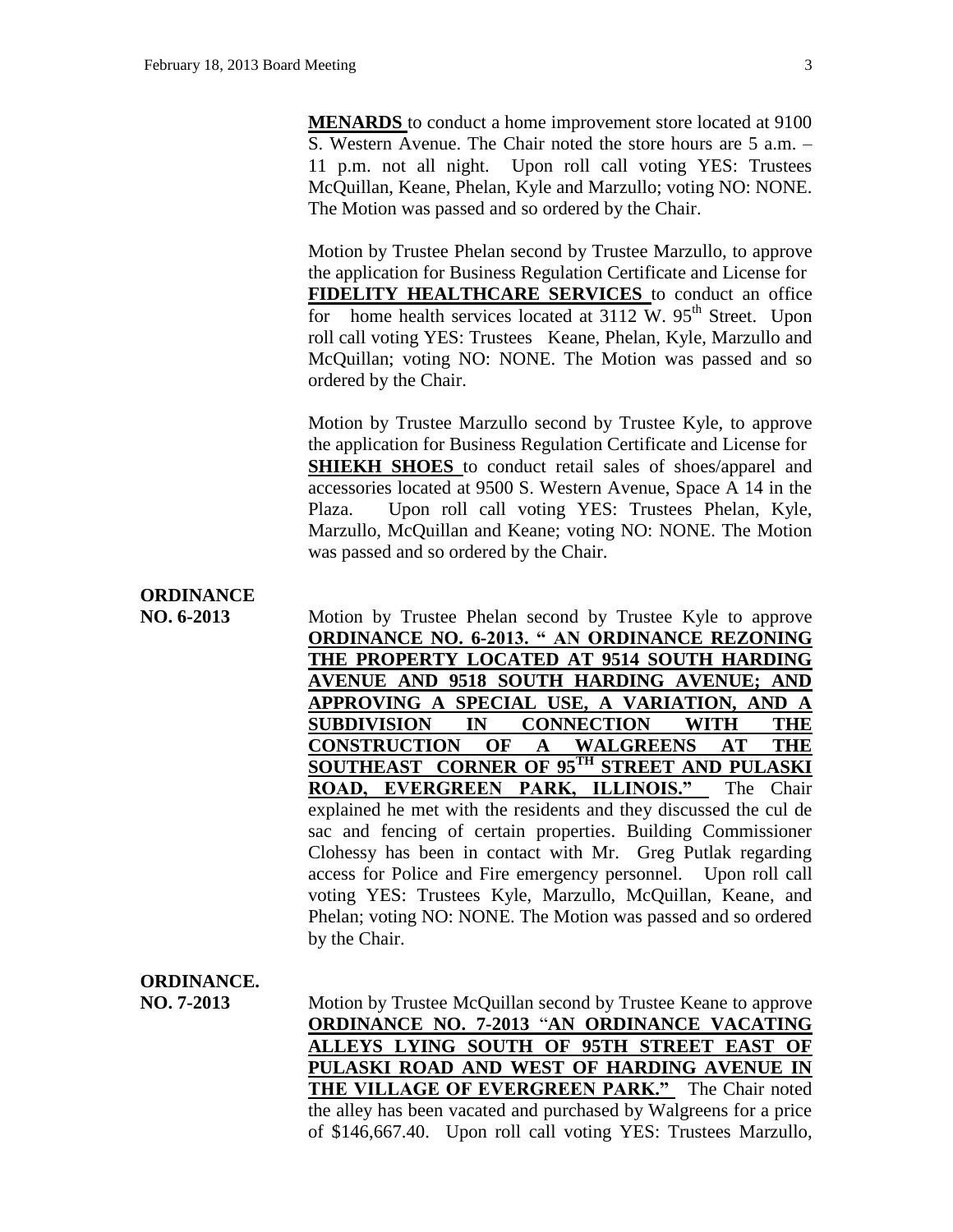McQuillan, Keane, Phelan and Kyle; voting NO: NONE. The Motion was passed and so ordered by the Chair.

| <b>MEMORIES</b>                    |                                                                                                                                                                                                                                                                                                                                                                                                                                                                                                            |
|------------------------------------|------------------------------------------------------------------------------------------------------------------------------------------------------------------------------------------------------------------------------------------------------------------------------------------------------------------------------------------------------------------------------------------------------------------------------------------------------------------------------------------------------------|
| <b>TO GO</b>                       | Motion by Trustee Kyle second by Trustee Marzullo to approve<br>the request from Senior Citizen Council to use Yukich Field for a<br>memories to go event on Saturday, May 11, 2013 from 9:00 a.m. to<br>2:00 p.m. The Chair encouraged everyone to secure their space as<br>quickly as possible. Upon roll call voting YES: Trustees<br>McQuillan, Keane, Phelan, Kyle and Marzullo; voting NO: NONE.<br>The Motion was passed and so ordered by the Chair.                                               |
| <b>ENGINEER'S</b><br><b>REPORT</b> | Village Engineer Tim Klass was absent.                                                                                                                                                                                                                                                                                                                                                                                                                                                                     |
| <b>ATTORNEY'S</b><br><b>REPORT</b> | The Attorney had not yet arrived. He did arrive during the sewer<br>line bid.                                                                                                                                                                                                                                                                                                                                                                                                                              |
| <b>BIDS</b>                        |                                                                                                                                                                                                                                                                                                                                                                                                                                                                                                            |
| <b>Sewer Lines</b>                 | Motion by Trustee Phelan second by Trustee Marzullo to approve<br>the request from the PW Director Bill Lorenz to waive the bid<br>process and accept the proposal from Insituform Technologies<br>USA, LLC to have the 10 inch and 15 inch main sanitary sewer<br>lines rehabilitated at a cost of $$228,310.50$ . This is a budgeted<br>item. Upon roll call voting YES: Trustees Keane, Phelan, Kyle,<br>Marzullo and McQuillan; voting NO: NONE. The Motion was<br>passed and so ordered by the Chair. |
| <b>Turf Maintenance</b>            | Motion by Trustee Phelan second by Trustee McQuillan to<br>approve the request from PW Director Lorenz to solicit bids for the<br>turf maintenance and grass cutting at Bejcek Park $(90^{th} \&$ Albany),<br>Kennedy Park, $(89^{th} \&$ California) and The Park $(2701 \text{ W. } 91^{\text{st}})$<br>Street). Upon roll call voting YES: Trustees<br>Phelan, Kyle,<br>Marzullo, McQuillan and Keane; voting NO: NONE. The Motion<br>was passed and so ordered by the Chair.                           |
| <b>Auction Glass</b>               | Motion by Trustee Kyle second by Trustee McQuillan to approve<br>the request from Deputy St. Director Gavin Yeaman to sell the<br>excess plastic glass from the ice rink at auction. Upon roll call<br>voting YES: Trustees Kyle, Marzullo, McQuillan, Keane and<br>Phelan; voting NO: NONE. The Motion was passed and so ordered<br>by the Chair.                                                                                                                                                         |
| MISC.                              | The Chair requested, OCS Director, Jolene Churak to present a<br>report at the next Board meeting to review 2012 and report on<br>the numerous programs offered through the Citizens Services<br>Offices.                                                                                                                                                                                                                                                                                                  |